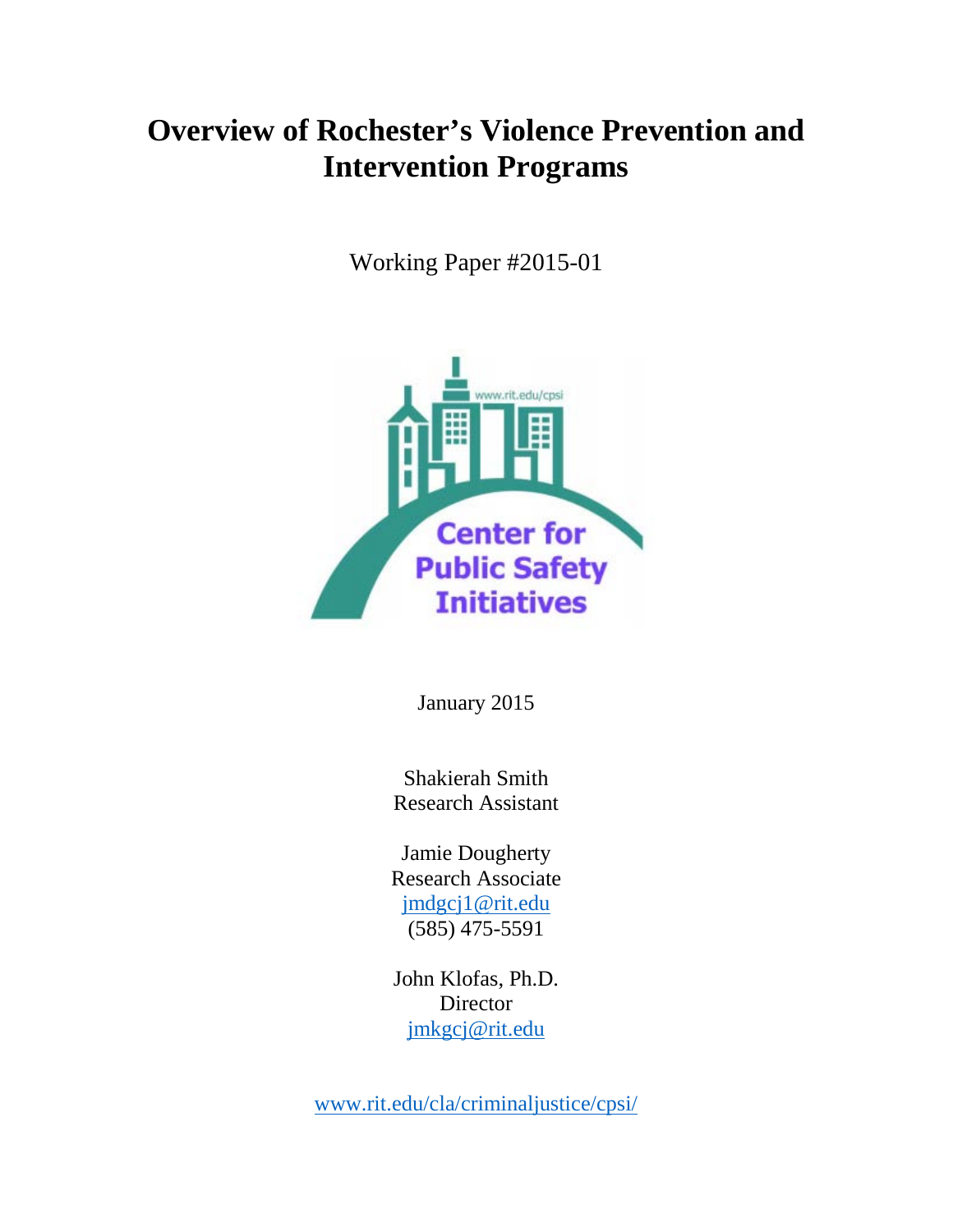Researchers at the Center for Public Safety Initiatives (CPSI) engaged in phone interviews and website reviews with Rochester-based programs and service providers to examine which programs address street and gang violence. Community-based violence intervention programs, outside of law enforcement, are of great interest to Rochester and other urban communities. Some have been shown to be effective at reducing levels of serious violence (i.e. gang and gun-involved violence) at lower costs than law enforcement. Implementation, though, is often difficult, programs vary in focus and effectiveness, and there are often multiple programs in a city addressing similar issues or people. CPSI is involved in ongoing efforts in Rochester to identify, implement, and study promising community-based violence intervention programs. This paper serves as the first step in cataloging the many programs in Rochester that attempt to address urban violence. CPSI is committed to continuing to catalog local anti-violence efforts. If any readers have information that may contribute to our efforts, please contact us via the contact information provided on the cover page.

In this paper, a non-random selection of programs was compared and contrasted in an effort to see what types of services the community already has to address violence and what services the community is lacking. Our primary focus was to see if there were crisis intervention programs that aim to prevent violence that may happen in the near future and targeted intervention programs that address individuals showing signs of risk for involvement in violence. However, in doing so, we found that some programs more appropriately fall into the general prevention category. Our review was not meant to provide an extensive list of general prevention programs because general prevention is a broad umbrella category that entails a lot of programs. This paper is also not inclusive of every program in the City of Rochester. It is, however, a guide to what kinds of programs are offered in the community.

We catalog these services on a violence services spectrum. Some services focus on longterm prevention, while others provide short-term crisis intervention. General prevention services consist of services open to everyone, without a specific target population. Targeted prevention is for individuals that may present signs of increased chance for involvement in violence and need for additional services, such as programs for youth with truancy or behavior concerns. Crisis intervention becomes prevalent when a violent situation has occurred or is imminent and deals with intervention in violence to either prevent violence or its escalation. In this paper, we describe the various programs and services, beginning with the general prevention services.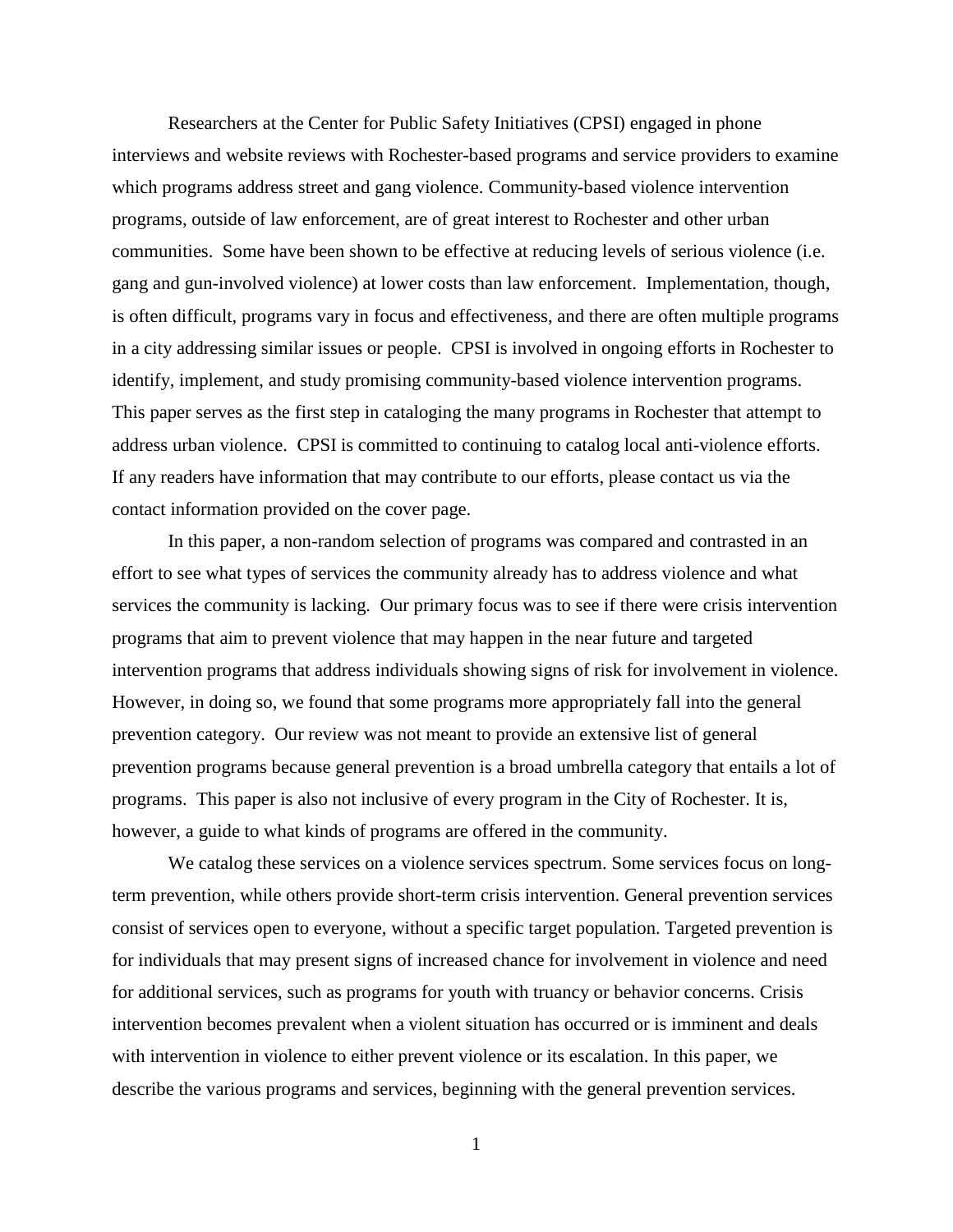### General Prevention Services

We classified the following programs as general prevention because their services are applicable to the entire community, though they may focus on the issue of violence. The M.K. Gandhi Institute for Nonviolence is a Rochester-based program that seeks to educate the community on peaceful ways to reduce and prevent violence in the community. They help individuals develop conflict resolution, empathy, and leadership skills and also help them to do more critical thinking about situations before reacting. These skills are generally taught in workshops and trainings. This program collaborates with several community groups, schools, libraries, churches, neighborhood associations, and student groups at local colleges on various events, trainings, community youth programming, neighborhood cleanups, and race dialogues. They also open up their space for other programs in the city to use. M.K. Gandhi Institute of Nonviolence helps reduce the likelihood of violence occurring in the community by helping people develop skills to address and deal with violence. Because they broadly aim to teach the general public about nonviolence techniques, we classify them as a general prevention program.

Prevention Service is a program under the Community Place of Greater Rochester. They work to help young adults between the ages of 12 and 20 to stop or prevent gambling and substance abuse. Their services include crisis intervention, group facilitation, individualized counseling, and intervention. In addition, they also do presentations and outreach in the community to help identify and reach out to youth that are struggling with substance abuse and gambling. They work with schools in Rochester and receive referrals for at-risk youth from FACIT (Family and Community Intervention Team), Rochester Police Department (RPD), and Monroe County Probation. By focusing on underlying issues such as drugs and gambling, Prevention Services helps prevent the likelihood of violence occurring, as substance abuse is sometimes a risk factor for involvement in violence. However, their ultimate goal is to decrease substance and gambling abuse amongst youth. While they conduct crisis intervention for some situations, they do not specifically target violence and thus are more of a general violence prevention program.

Teen Empowerment is a youth-facilitated program that works closely with the Southwest Quadrant community of Rochester. The youth organizers and staff organize the community around various issues such as violence, youth employment, and police/community communication to try to create a variety of solutions. . They believe that the power of dialogue,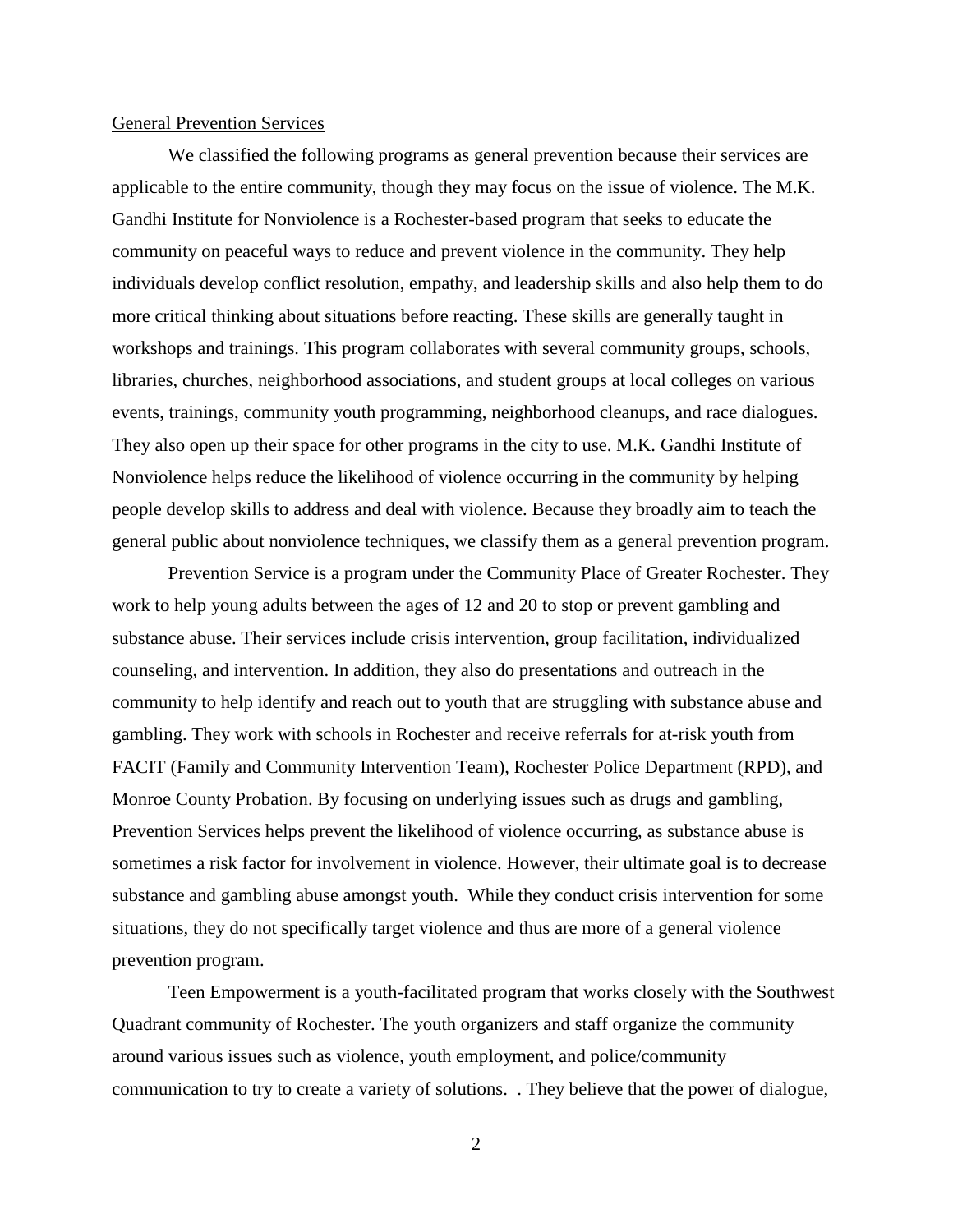relationships, and continuous interaction with the community are powerful violence preventers. Teen Empowerment staff attend school dismissals to help ensure there are no fights or violence taking place. Their services are focused on the wide array of issues affecting urban youth, placing them largely in the violence general prevention category.

Partners in Restorative Initiatives (PiRI) is a program that helps victims and perpetrators come to a resolution after harm has taken place. They focus on building relationships, resolving problems, and repairing harm. They offer trainings that involve a circle process and the integration of restorative practices into individuals' lives. The restorative practices are used as preventative methods to reduce or prevent any type of violence from occurring. They collaborate with schools in the RCSD with which they have a contract. PiRI uses restorative practices to help students and teachers form relationships that ultimately provide skills and an atmosphere for conflict resolution. They have also worked with the M.K. Gandhi Institute, Center for Dispute Settlement, and Pathways to Peace on workshops and with youth to manage disagreements in nonviolent ways. While PiRI provides services after violence has occurred to assist parties involved in repairing the harm, their services are largely focused on nonviolent offenses and in schools to promote a culture of nonviolence and improve conflict resolution in general.

The Alternatives to Violence Project (AVP) is facilitated by volunteers throughout New York State and addresses any form of violence. They primarily focus on helping individuals develop a variety of skills such as communication/listening, cooperation, and conflict transformation through role play. AVP holds violence prevention workshops that last between 18-22 hours total in schools and prisons. There are three levels of workshops including basic, advanced, and training for facilitators. The workshops are participatory-based and usually consist of a circle of about 20-25 participants and a facilitation team of 2-5 facilitators. The skills developed in these workshops can be used to help address violence and create alternatives. Although Alternatives to Violence Project does not currently collaborate with other programs in Rochester, they are open to working with those that are focused on educating individuals on more appropriate ways of dealing with violence. There are some outcome evaluations of AVP listed on their website, the most recent one being from Minnesota, which measured the level of anger that people incarcerated held before a workshop and after. The study found that even two years after taking the AVP workshop, level of anger was reduced in participants.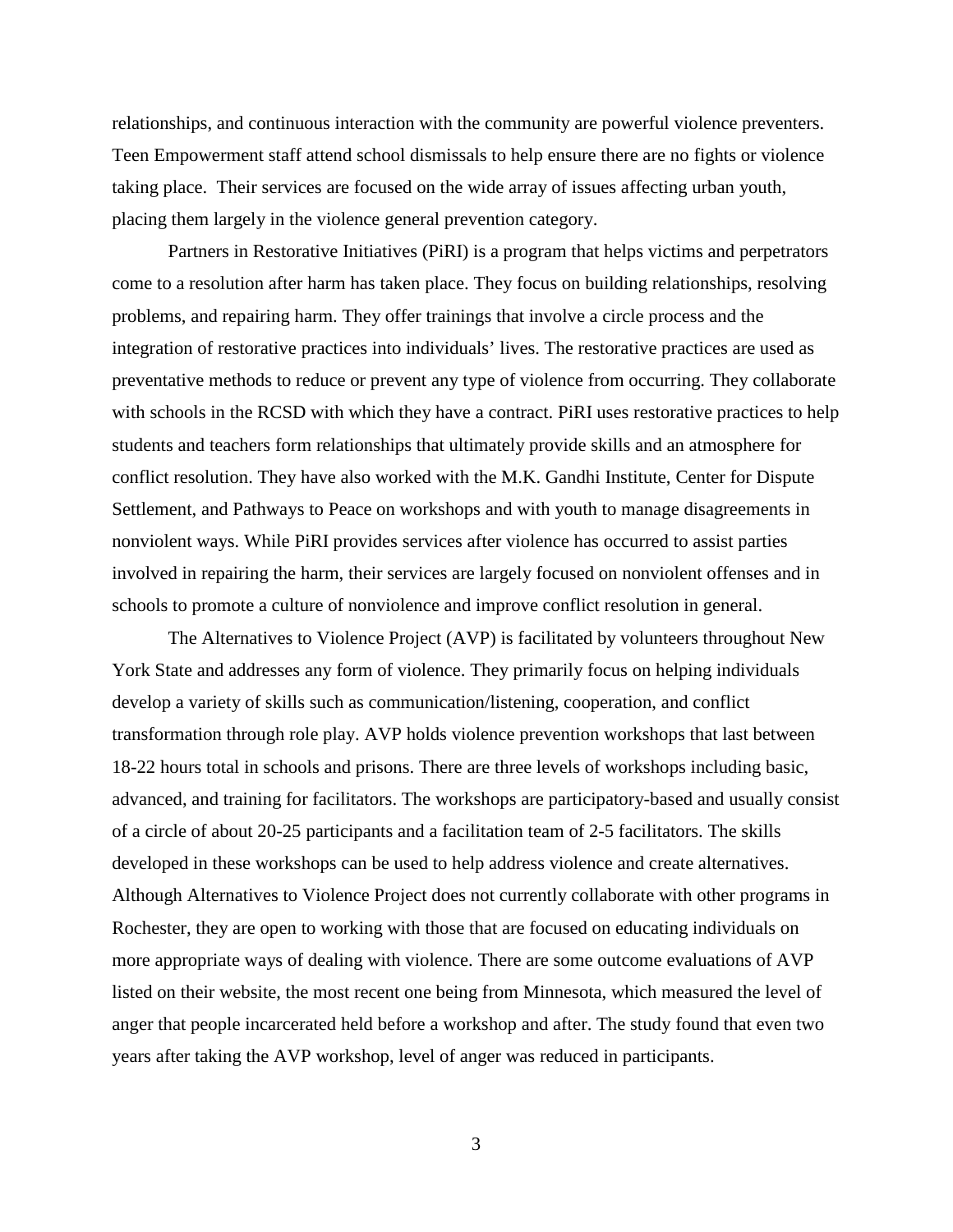## Targeted Prevention

We classified the following programs as target prevention because they target specific groups within the community who show signs of being at-risk for engagement in violence. The Rochester Youth Diversion Program (RYDP) helps mediate conflicts between school-age youth by using restorative practices as an alternative to suspension. The mediation sessions are facilitated by the RYDP in which the two parties are placed in a room together to discuss their conflict and a solution. Advocates of the youth and others involved in the conflict (such as school administrators, parents, School Resource Officers, or other students) also participate in the conferences. The group decides on student offender contracts that allow them to take responsibility for their actions and to repair the harm inflicted on another student. Parents of the students are also incorporated into this process during a preconference in which they are informed about the program, and rules are agreed upon. The program primarily works with youth from the Rochester City School District. The program sends a letter informing administrators about the program and extending an invitation for the schools to utilize their services. RYDP aims to address youth conflict early enough to have a mediation session before it becomes an even bigger issue, which is how they work on addressing and deterring violence.

Rochester Police Department's Victim Assistance Program works to help victims and their families on a short-term basis who have experienced any crime or violence. Their services consist of transportation, referrals to other agencies, home visits, explanations of the criminal justice system, and monetary support. They also aim to make sure that victims are aware of their rights and that they receive the proper services. RPD's Victim Assistance Program addresses violence in hopes of reducing it by helping victims create safety plans, obtain orders of protections, informing them about their rights, and letting them know when their attacker is released from jail. They also strongly discourage retaliation. They collaborate with RPD's Clergy Response Department, which will go to the violence scene and try to calm the situation. In addition, they also have meetings and sub-committees and work with several other legal and community organizations.

The Center for Dispute Settlement is a program that primarily deals with mediating conflict between parties. They work in several New York counties including Monroe. They assist with parent/child, divorce, family, tenant and landlord, police and community, neighbor-toneighbor, and custody/visitation mediations. In addition, they do early intervention mediation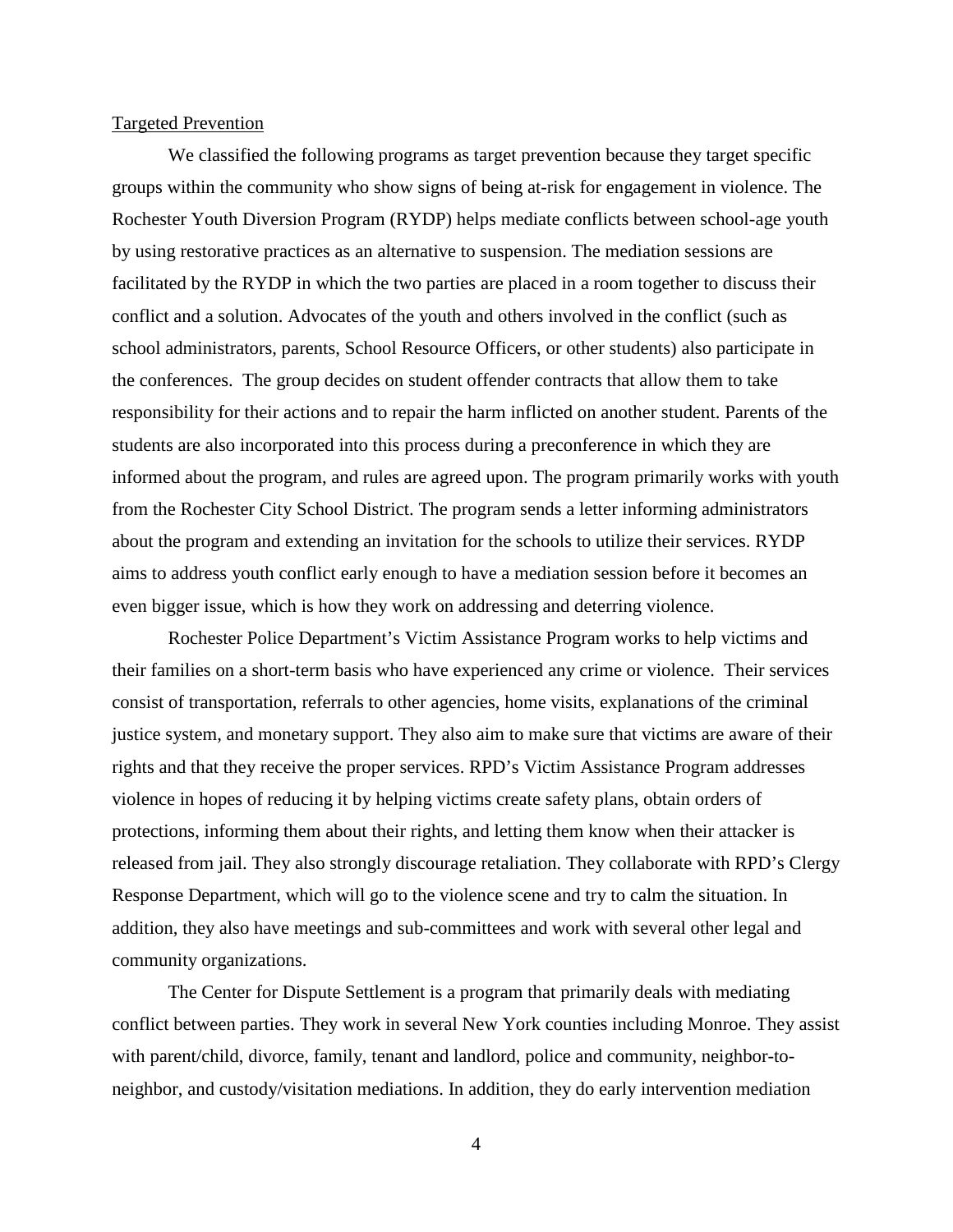with children in pre-school or kindergarten and special education mediations within schools that contact them for help. Their mediation sessions include the conflicting parties sitting together and voicing their issue in hopes of reaching a resolution. There are also group facilitations held to help find solutions to ongoing issues among larger parties. Center for Dispute Settlement addresses violence by intervening in conflicts early on to lessen the probability of the situation escalating or turning violent. They collaborate with the legal systems, schools, and community groups to receive referrals and to conduct mediation sessions and trainings.

Alternatives for Independent Youth (AIY) – Street Outreach and Drop-In Center is a program offered by Hillside. This program works with youth between the ages of 13 and 22 that are on the street, runaways, and homeless. AIY works with youth to help get them off of the street and provide a safe shelter. This street outreach program has three components. The first is traditional street outreach in which the outreach team engages youth directly on the streets in Rochester. The jail or correctional facility outreach component involves visiting youth in jail and providing them with support, especially as they are about to be released from incarceration. The last component is the Drop-In Center. This center is available to youth three evenings a week. They provide meals, laundry, recreational services, and other support services. Because they target teenagers who are engaged in a risky and potentially dangerous lifestyle, we consider them a targeted violence prevention program.

The Center for Youth also operates a Street Outreach that provides homeless and runaway youth between the ages of 13-22 with survival and crisis care. They identify youth that are at high-risk by conducting outreach on the streets and receiving referrals from other agencies. The workers of this program are on the streets of Rochester five times a week and target areas that are highly concentrated with violence and youth. They give out food, clothes, Christmas gifts, condoms, and shelter to anyone as young as 13 without needing parental approval. Street Outreach also offers case management and makes referrals for other services. They also monitor the Safe Place program, which is a network of places in the community where youth can go to if they are lost, in danger, or are feeling unsafe. This program addresses violence by extending resources and helping young adults that are likely to be on the streets or committing crimes

Villa Tracking Curfew Checking (VTCC) is a community-based service offered by Villa of Hope. VTCC has to be requested by a judge from Monroe County Family Court in order to facilitate the family court cases of young adults between the ages of 10-17. The program staff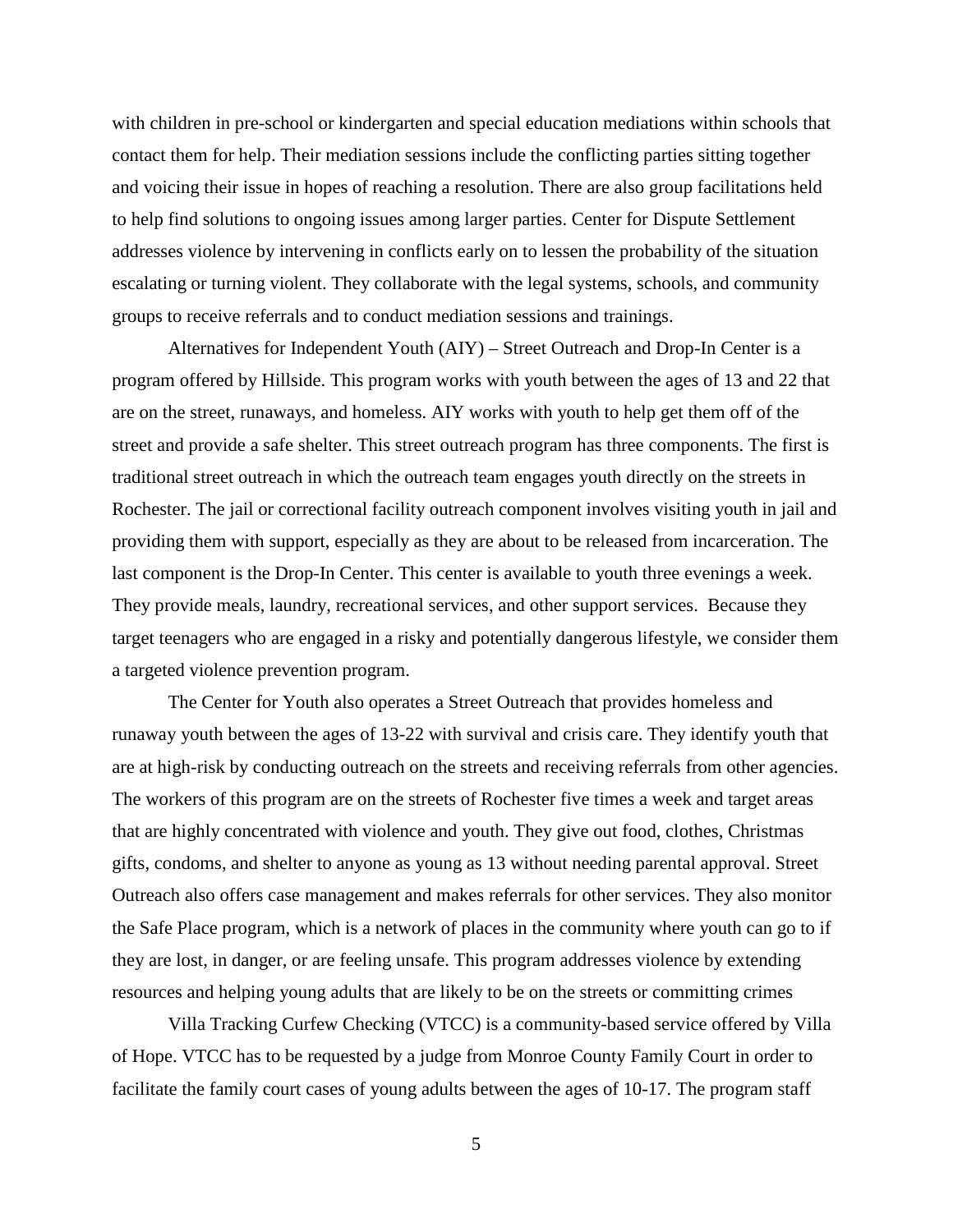conduct daily check-ups with court-involved youth to be sure they are consistently going to school, safely home when they are supposed to be, and attending their court appointments. This program serves as an alternative to detention, which allows students to be home rather than in a detention facility. VTCC works with 20 students at a time and with 110-140 juveniles throughout a year. We consider this a targeted violence prevention program because it targets youth already involved in the justice system who may have increased odds for involvement in violence.

Day Placement Initiative (DPI) is another service under Villa of Hope that is offered to youth between the ages of 14 and 16. DPI helps young adults with adapting to life after being in a detention center. They offer case management coaches to teens and their families. They make sure the family follows through with referrals and help with solving problems that may arise. They service 24 youth at one time and about 34 teens a year. Since the youth they work with have already served time in a detention facility and thus may be at higher risk for involvement in violence, we consider this a targeted prevention program.

The New Beginning program is an alternative school under the Center for Youth for young men between the ages of 16-21 that are experiencing obstacles in their traditional school setting or that have trouble with attendance, the law, have children, are homeless or struggle with the size of their school. This form of schooling is different from most because it is all-male, has less students, only serves grades 9-12, and has a strong social/emotional support system. The young men can refer themselves to the program or be referred by their home school, parents, probation, and any other community organizations. They have 60 young men that attend from 8:45 a.m. to 3 p.m. every day and are taught by RCSD-certified teachers. They address violence by building trustful relationships with the young men that attend this school so that they feel safe and comfortable to talk about issues they may be facing such as gang violence. Because many of the young adults they serve may have displayed behavior related to violence or been involved in actual violence in the past, we consider this a targeted violence prevention program.

The Center for Youth's Teen Court is an alternative court system that focuses on educating youth about the justice system and holding them accountable for their actions with a more lenient sentence. They provide restorative justice alternatives to first-time, misdemeanor offenders between the ages of 16 and 18. The offenders are tried and sentenced by their peers. The sentences can consist of community service, writing a letter of apology, conflict resolution sessions, anger management workshops, or restitution. If they do not complete their sentence,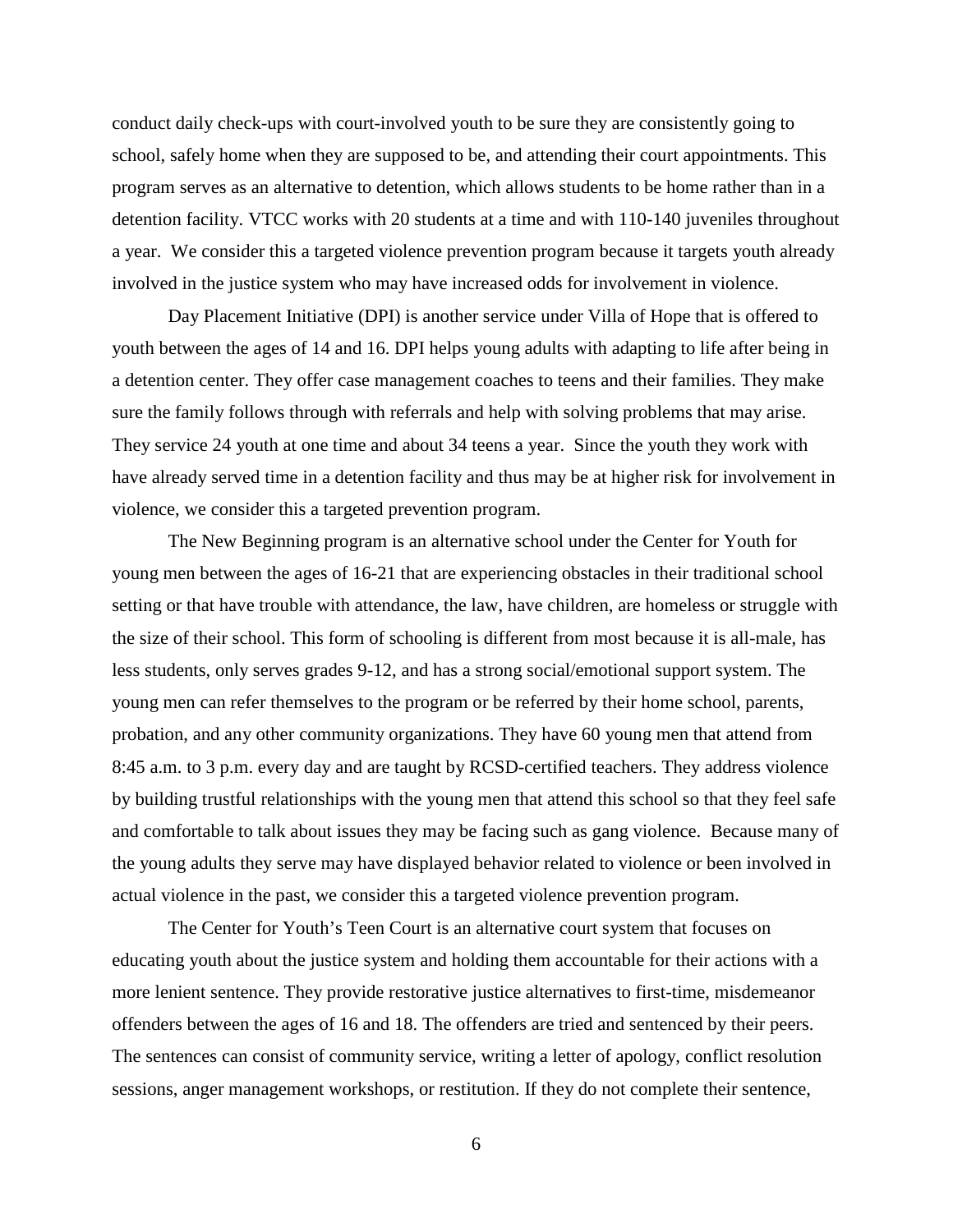they have to appear again in front of their real judge. Teen Court addresses violence by helping young offenders in hopes of preventing them from committing future crimes. They generally hope that with support, opportunities, and options, the young individual will change behavior to avoid continuation in the legal system and continuation or escalation into violent activity. This program works with the RCSD, the court system, judges, Office of Children and Family Services (OCFS), and probation to help reinforce the sentence the young offender received and to further make sure they stay out of trouble.

Youth Court is a similar program offered by the Hillside Family of Agencies. This serves as an alternative for youth to the traditional legal system. The court still holds them highly accountable for their actions while also educating them on the effect of their actions on themselves and others. The youth participants must be first-time, non-violent misdemeanor offenders and range from 7 to 16 years old. Sentences are determined by youth volunteers that can assume different important court room roles such as a jury member. Offenders can be sentenced to community service, youth court jury duty, a curfew, written and verbal apologies, essays, restitution, educational classes, and counseling. It is the youth coordinator's job to make sure that sentences are successfully completed, and if they are, the offender is discharge with no record. However, if the offender does not abide by the condition of his or her sentence, then they may be referred to Monroe County Family Court.

The Juvenile Reporting Center (JRC) is an afterschool program for youth between the ages of 14 and 17 that are on probation or who have PINS (Persons in Need of Supervision) status. The young adults are usually referred to JRC by probation, so they are required to attend. The program runs five days a week from 3:30-8 p.m. The students are picked up from their homes and transported to the center by program staff. There, they engage in activities such as group circles and skill-set training, trainings for job readiness, peer relationship development, anger management classes, sexual health and hygiene classes, and safety planning. They also go on recreational outings. JRC works closely with schools to make sure the JRC participants are attending school, with probation to be sure youth are meeting their probation obligations, with mental health agencies for referrals, and with Highland Family Planning for presentations on sexual health. This program reduces the likelihood of violence by keeping at-risk youth off of the streets and providing a safe, structured program for them. By occupying young probationers'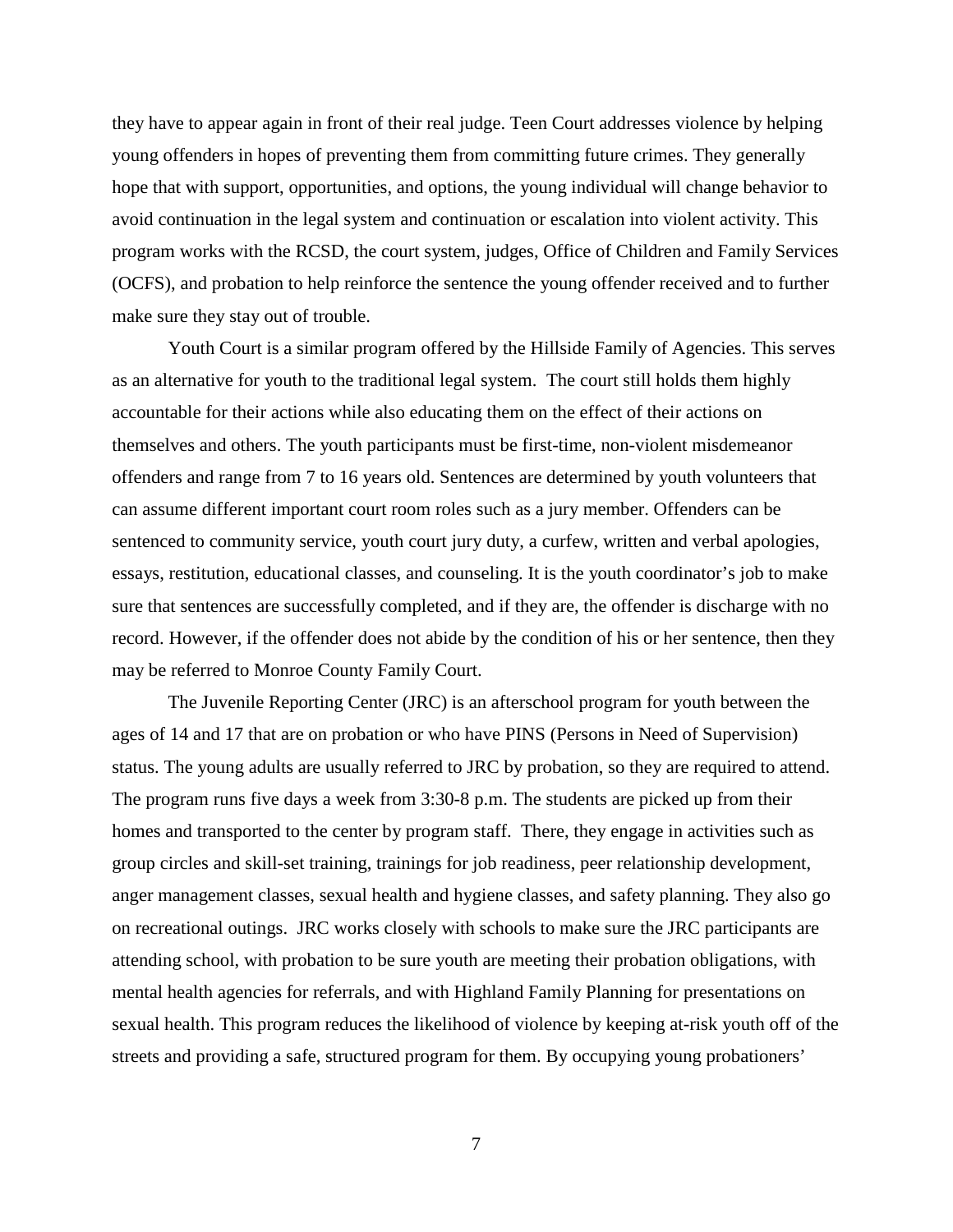time with positive activities and promoting pro-social activity, they become less likely to engage in violent activities.

### Crisis Intervention

We classified the following programs as crisis intervention because their services are offered as a result of a specific crisis. The Rochester Youth Violence Partnership (RYVP) is a program that stemmed from the University of Rochester Medical Center's Strong Memorial Hospital in order to help young adults under the age of 25 who are victims of shootings or stabbings to prevent re-victimization and retaliation. If a victim is under the age of 18, they have to have consent from their parents for the hospital to connect them to support services. Adult victims must consent themselves to participate in the services. This program aims to educate the youth they treat for gunshot and stab wounds about violence through a series of videos and communication. This program addresses violence by discouraging retaliation, connecting them to services, and helping young adults understand the possible negative consequences of their actions. RYVP works with 30 partner agencies including Pathways to Peace (which provides oncall hospital response services), Action for a Better Community's Save Our Youth program, the RCSD, Monroe County Probation, Coordinated Care Services Inc., the Center for Public Safety Initiatives, mental health agencies, religious organizations, Camp Good Days and Special Times, the RPD, several social service agencies, and others. The partner agency representatives meet monthly to discuss cases and care processes.

Action for a Better Community's Save Our Youth program (ABC SOY) is an gun violence intervention program that works on reducing violence in the Northeast quadrant of the city, which experiences the highest numbers of shootings. They follow the evidence-based Chicago Cure Violence model, which includes three components: 1) detect and interrupt potentially violent conflicts, 2) identify and treat the highest risk individuals, and 3) mobilize the community to change cultural norms around the use of gun violence. The quadrant is broken down into three zones with four different areas that are canvased weekly by the outreach workers and violence interrupters. The outreach workers are credible messengers that used to be involved in gangs or violent activity and have desisted from that life and now try to connect with youth in crisis. Young adults primarily between the ages of 16 and 25 can be identified through street outreach or be referred to this program by probation, churches, community, parents, and their